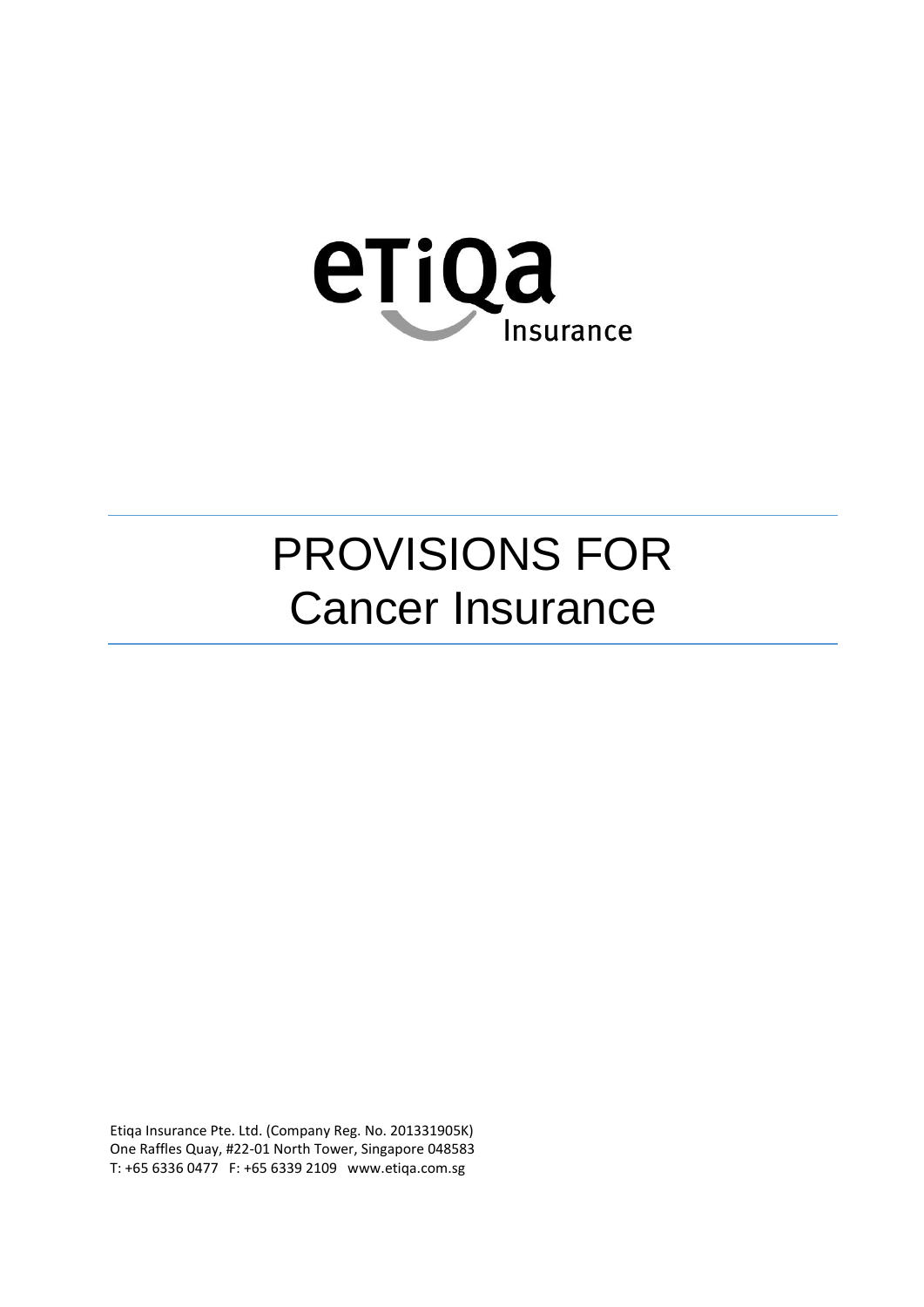# **Contents**

| 1              |            | <b>Our Agreement</b>                                                         | Page                    |
|----------------|------------|------------------------------------------------------------------------------|-------------------------|
|                | 1.1        | The Agreement                                                                | 1                       |
|                | 1.2<br>1.3 | No Restriction on Residence, Travel and Occupation<br><b>Policy Currency</b> | 1<br>1                  |
|                |            |                                                                              |                         |
| 2              |            | <b>Policy Owner's Protection Scheme</b>                                      | 1                       |
| 3              |            | <b>Our Responsibilities</b>                                                  |                         |
|                | 3.1        | <b>Cancer Benefit</b>                                                        | 1                       |
|                | 3.2        | Death Benefit                                                                | $\overline{c}$          |
|                | 3.3        | <b>Guaranteed Renewability</b>                                               | $\overline{2}$          |
|                | 3.4        | No Claim Discount                                                            | $\overline{2}$          |
| 4              |            | <b>Your Responsibilities</b>                                                 |                         |
|                | 4.1        | Premium                                                                      | $\overline{2}$          |
| 5              |            | <b>What Is Not Covered?</b>                                                  |                         |
|                | 5.1        | <b>Waiting Period</b>                                                        | $\overline{\mathbf{c}}$ |
|                | 5.2        | Suicide                                                                      | $\overline{\mathbf{c}}$ |
|                | 5.3        | <b>Pre-existing Conditions</b>                                               | $\overline{c}$          |
|                | 5.4        | <b>Specific Conditions</b>                                                   | 3                       |
| 6              |            | <b>Making Claims From The Policy</b>                                         |                         |
|                | 6.1        | How to make a Claim                                                          | 3                       |
|                | 6.2        | Who do we pay Benefits to                                                    | 3                       |
| $\overline{7}$ |            | <b>Our Rights</b>                                                            |                         |
|                | 7.1        | Incontestability                                                             | 3                       |
|                | 7.2        | Changes in Taxation, Regulations and Legislation                             | 3                       |
|                | 7.3        | Errors In Age / Gender / Smoker Status / Country of Residence                | 3                       |
| 8              |            | <b>Your Rights</b>                                                           |                         |
|                | 8.1        | Free look                                                                    | 4                       |
|                | 8.2        | Transferring the legal right of the policy                                   | 4                       |
|                | 8.3        | <b>Nominees</b>                                                              | $\overline{\mathbf{A}}$ |
| 9              |            | <b>When Will Your Policy End?</b>                                            | 4                       |
| 10             |            | What Do We Mean With These Words?                                            | $5-6$                   |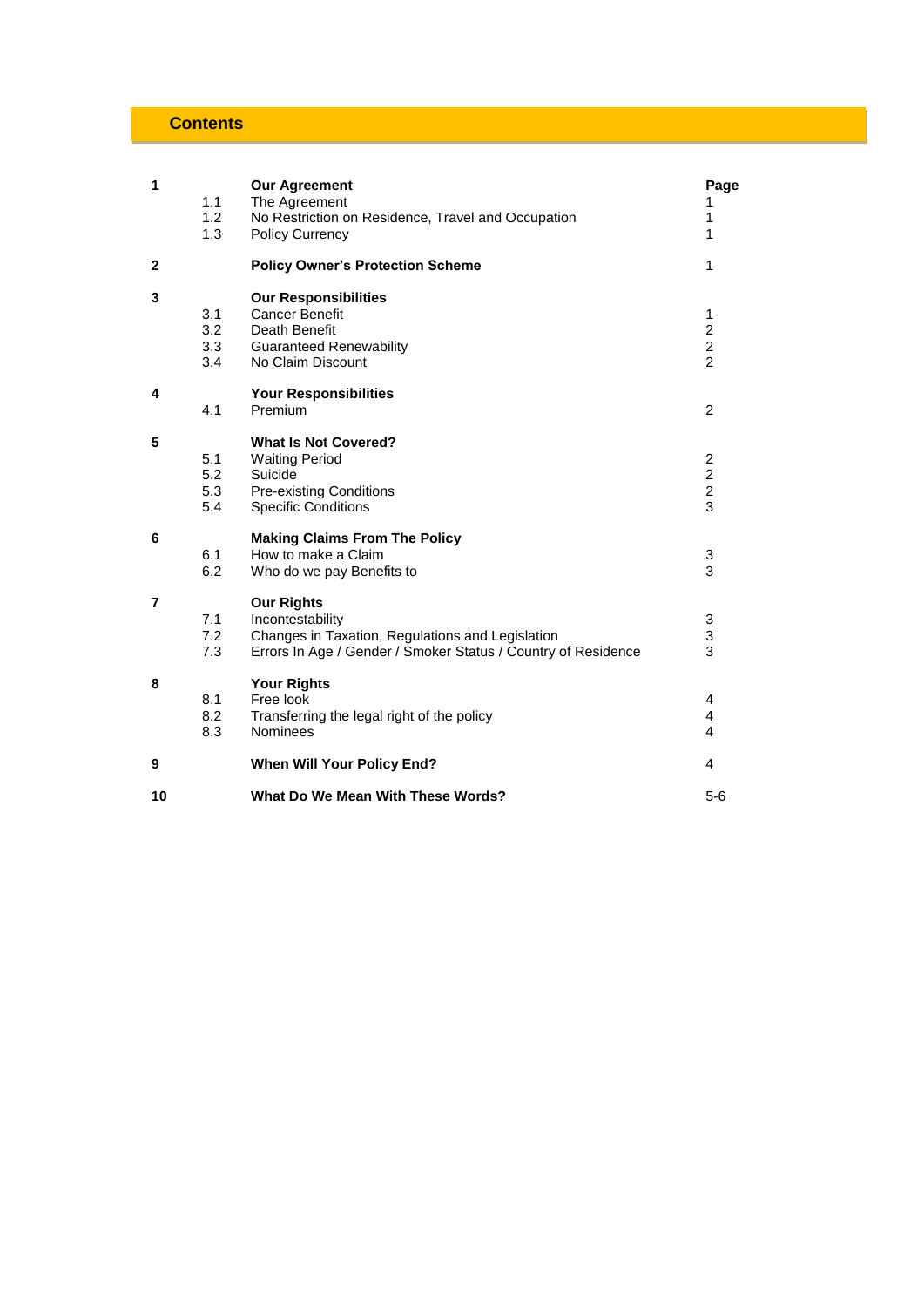# **1. Our Agreement**

#### **1.1 The Agreement**

Your policy is regulated using the laws of Singapore. It forms the entire legal agreement between you and us. It is made up of:

- Provisions for Cancer Insurance
- Your Policy Information Page
- Your Proposal form
- Your Policy Illustration
- Your Product Summary
- Any supplementary questionnaires that you have given to us for our risk assessment purpose, including information in medical reports
- Our offer of conditional acceptance (if any) and
- Any Endorsements we may issue to you on this policy

We took the information you have provided in the Proposal form, supplementary questionnaires, medical reports and medical examination to decide whether or not to insure you. The information obtained will form the basis of the contract of insurance between you and us.

You must disclose all material facts required under this policy. We reserve the rights to void your policy if you have provided incomplete or inaccurate information. When this happens, we will refund all Premiums paid (less any amounts previously paid to you under this policy) without interest and less any expenses incurred in providing you the policy.

In exchange for the Premiums you pay, we agree to give you the Benefits written on your Policy Information Page and which are explained in these Provisions for Cancer Insurance.

Anyone not directly a party to this contract has no right to enforce the Contracts (Rights of Third Parties) Act 2001 or any statutory modification or re-enactment of the said Act.

#### **1.2 No Restriction on Residence, Travel and Occupation**

There is no restriction as to the Life insured's residence, travel and occupation, unless we state differently in the Endorsements.

# **1.3 Policy Currency**

All Premiums and Benefits of this policy are denominated in Singapore Dollars.

# **2. Policy Owners' Protection Scheme**

This policy is protected under the Policy Owners' Protection Scheme which is administered by the Singapore Deposit Insurance Corporation (SDIC). Coverage for your policy is automatic and no further action is required from you. For more information on the types of benefits that are covered under the scheme as well as the limits of coverage, where applicable, please contact us or visit the Life Insurance Association (LIA) or SDIC websites (www.lia.org.sg or www.sdic.org.sg).

# **3. Our Responsibilities**

This is a yearly renewable, Non-participating term plan. Your policy covers the Benefits described below while the policy is in force.

#### **3.1 Cancer Benefit**

While the policy is in force and after the waiting period, upon diagnosis of Cancer (all stages) of the Life insured by a Doctor, we will pay 100% of the Sum insured less any outstanding amounts owing to us from this policy. When we make this payment, the policy ends.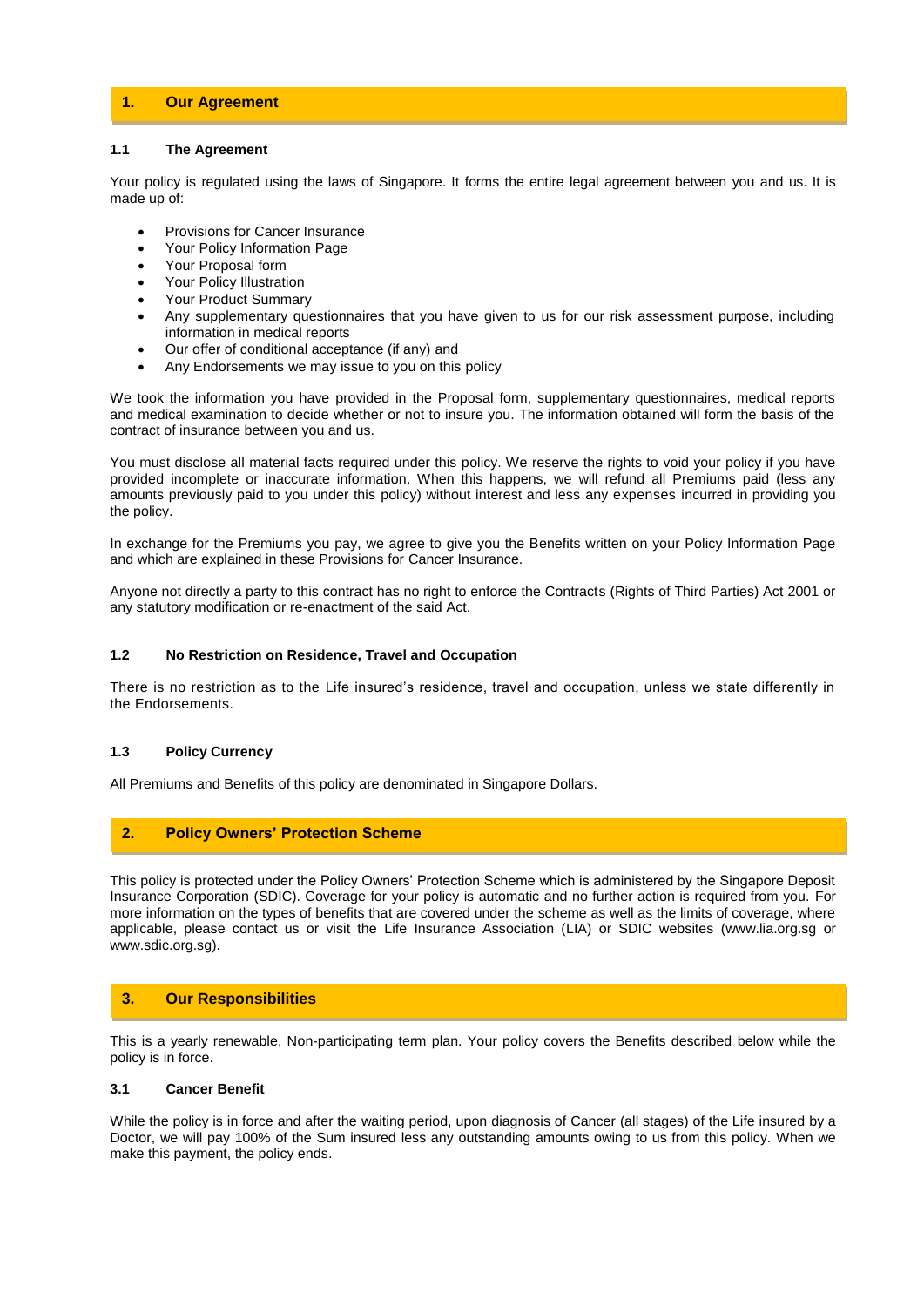The Cancer Benefit payable under this Cancer Insurance shall not exceed S\$200,000 for the same Life insured.

#### **3.2 Death Benefit**

Upon death of the Life insured while the policy is in force, we will pay a lump sum of S\$5,000 less any outstanding amounts owing to us from this policy. When we make this payment, the policy ends.

#### **3.3 Guaranteed Renewability**

This is a yearly renewable plan and the policy term is 1 year. At the end of 1 year policy term, this policy will be renewed automatically for another 1 year at the same Sum insured and conditions on the expiry date before renewal, so long as the following conditions are met:

- (a) this policy is in force on the expiry date before the renewal; and
- (b) the life insured has not reached age 85 at the renewal date.

The premium that You pay for this policy is guaranteed during the first 1 year policy term. However the renewal premium will be calculated based on the attained age of the life insured using prevailing premium rates at the time of renewal. We reserve the rights to adjust the renewal Premium. We will let You know 30 days in advance if Your renewal Premiums are revised.

#### **3.4 No Claim Discount**

A no claim discount equivalent to 6% of the total Premium paid for the past 1 year policy term will be applied to the renewal Premium, as long as no claims has been made during the past 1 year policy term. We reserve the right to revise the no claim discount at any time by giving you 30 days' notice.

# **4. Your Responsibilities**

### **4.1 Premium**

We must receive all Premiums within 30 days from the due date. Your policy is kept in force during this 30 days. If You fail to pay the Premiums on time, this policy will lapse.

# **5. What is Not Covered?**

We will not pay any Benefit for the following:

#### **5.1 Waiting Period**

If You experience first symptoms of Cancer within the first 90 days from the Policy issue date or date of Endorsement, whichever is later, We will not pay the Cancer Benefit. When this happens, we will refund the Premiums paid without interest, less any outstanding amounts owing to us from this policy.

#### **5.2 Suicide**

This policy becomes invalid if You commit intentional acts (sane or insane) such as self-inflicted injuries, suicide or attempted suicide during the policy term. When this happens, we will refund the Premiums paid during the policy term without interest, less any outstanding amounts owing to us from this policy.

#### **5.3 Pre-existing Conditions**

Any Pre-existing condition which You are suffering prior to the Policy commencement date will not be covered unless it was declared in the application for this policy and such application is accepted by Us.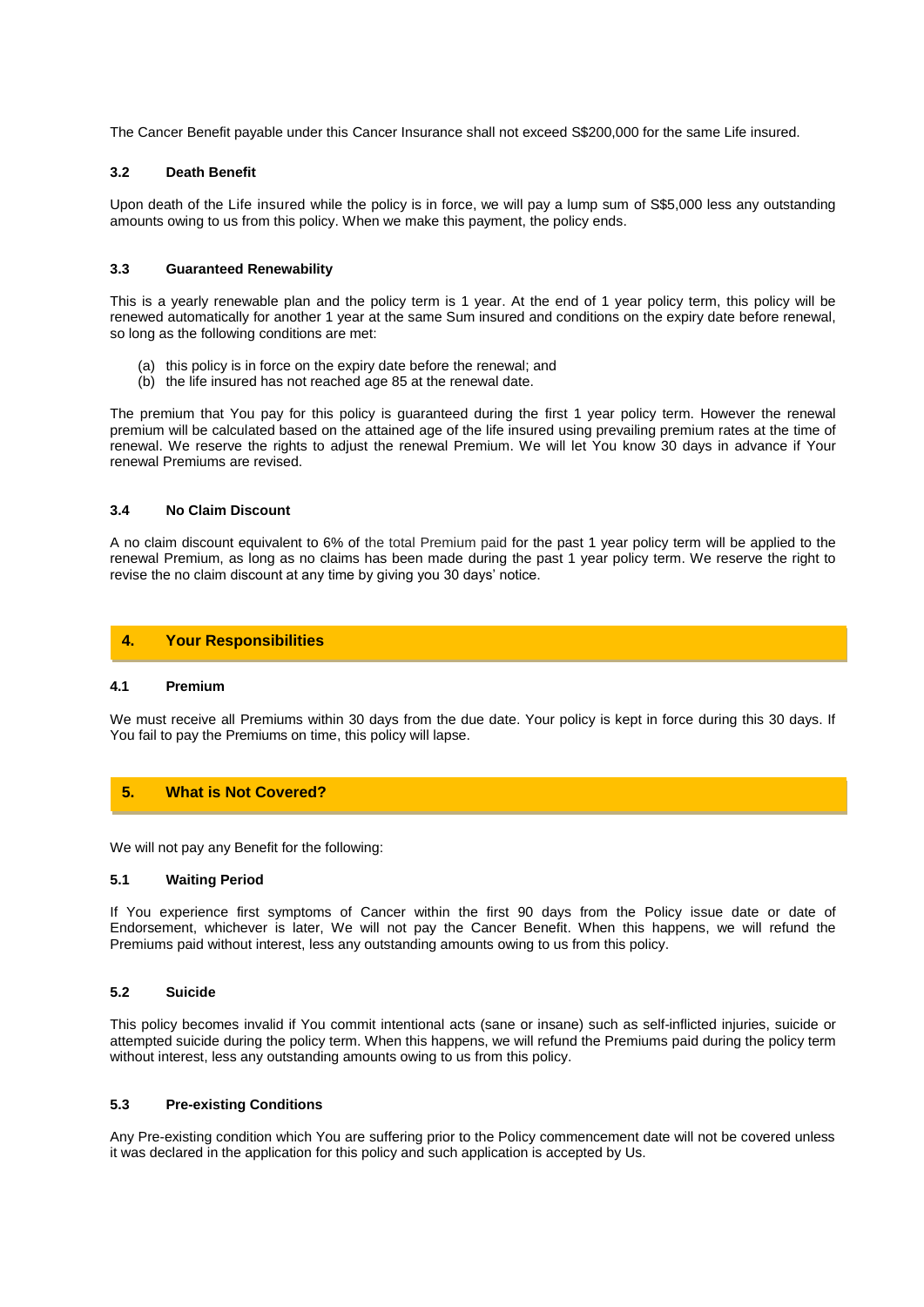#### **5.4 Specific Conditions**

When there is condition(s) specific to You which we will not cover, we will state them on our offer of conditional acceptance, the Policy Information Page and Endorsement. If You suffer directly or indirectly from the excluded events, We will refund the Premiums paid during the policy term without interest, less any outstanding amounts owing to us from this policy.

# **6. Making Claims from the Policy**

#### **6.1 How to make a Claim**

We must be informed in writing within 3 months of the event giving rise to the claim. At the Proper claimant's own expense, he/she must give us all documents and evidence We ask for to assess the claim. We reserve the right to require the Life insured to be examined by Our panel Doctor.

Material facts required under this policy that were not disclosed when required during policy application may result in Your claim being rejected. When this happens, We will refund all Premiums paid without interest, less any amounts owing to Us as well as any expenses incurred by Us in providing You the Policy.

#### **6.2 Who do we pay Benefits to**

If the policy has been assigned, the Benefit amount will be paid to the Assignee. If the policy has not been assigned, the Benefit amount will be paid to either you or your executors, administrators, Nominees or any other Proper claimant if we have proof of the relationship of the person claiming the Benefit.

Before we pay any Benefit, we will deduct any amount you owe on this policy from the Benefit. By paying out the Benefit, it will end our legal responsibility on this policy.

# **7. Our Rights**

#### **7.1 Incontestability**

Claims will not be rejected and this policy will not be voided or have its terms revised after this policy has been inforce for two (2) years from the Policy commencement date, except for:

- a) fraud;
- b) material non-disclosure and/or misrepresentation of a material fact that would have impacted acceptance of coverage;
- c) non-payment of Premium; or
- d) policy exclusions.

However, if the above mentioned event occurs, We reserve the rights to void the policy, revise the terms of the policy or reject any claims even after two (2) years have passed. We will refund all Premiums paid (less any amounts previously paid to You under this policy) without interest and less any amounts owing to Us as well as any expenses incurred by Us in providing You the policy.

# **7.2 Changes in Taxation, Regulations and Legislation**

At any time when there are changes in taxation, regulations or legislation that will affect this policy, We may vary the terms of the policy accordingly. If We do so, we shall notify You in writing prior to such change.

# **7.3 Errors in Age / Gender / Smoker Status / Country of Residence**

If the Age, gender, smoker status and/or country of residence of the Life insured is not correctly stated such that the Premium paid is wrong, We reserve the rights to adjust the Benefits. For underpayment of Premium,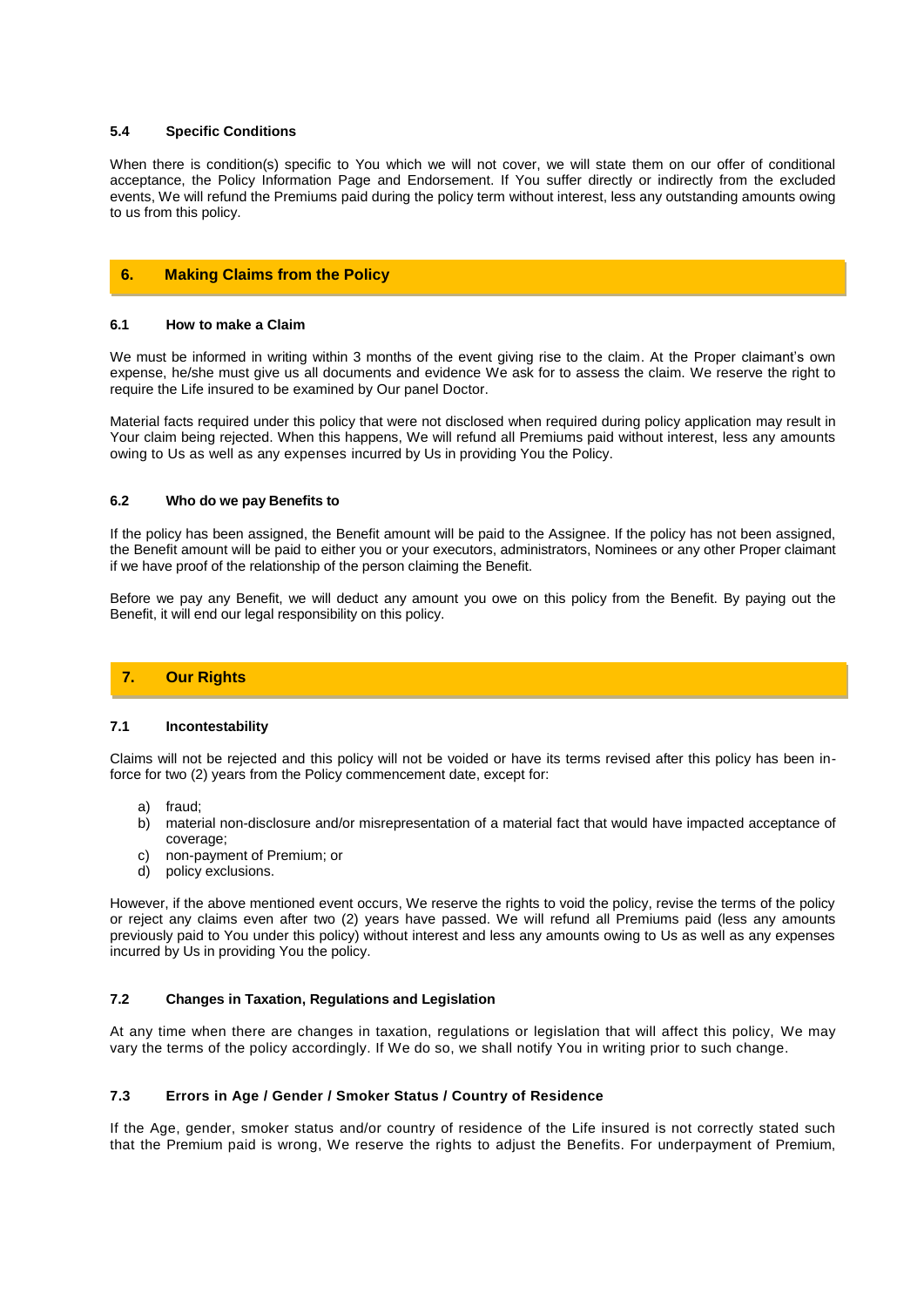the claims will be pro-rated as if You have purchased a lower cover. For overpayment of Premium, We will refund the excess Premium paid without interest.

Based on the correct Age, gender, smoker status and/or country of residence, if the Life insured is not eligible to apply for this policy, we will not pay any Benefits and the policy will be terminated. When this happens, we will refund all Premiums paid without interest, less any amounts owing to Us as well as any expenses incurred by Us in providing You the policy.

# **8. Your Rights**

#### **8.1 Free Look**

You may return this policy for cancellation within 14 days after you receive the policy document, for any reason. We will deduct any costs incurred by Us in assessing the risk under the policy, such as payments for medical checkup and other expenses, from the Premium you paid and refund the balance to You.

If Your policy document is sent by post, we consider this policy is delivered to you 7 days after the date of posting. If Your policy document is sent by email, we consider this policy is delivered to you 1 day after the date of emailing.

#### **8.2 Transferring the legal right of the policy**

If You write to Us and We agree to the transfer, You can transfer (assign) this policy to another person. When We do so, You may not make any further transfer until the previous transfer has been properly cancelled by the Assignee.

We will not be responsible for the validity of any transfer of policy.

#### **8.3 Nominees**

Subject to the current laws and regulations, You may add, change or remove a Nominee(s) to receive the share of the Benefit by giving Us written notice in the prescribed form. However, if there is a trustee(s) appointed or created under the policy, the trustee(s) must consent before any change can be effected.

# **9. When Will Your Policy End?**

Your policy will end when one of these events happens first:

- I. Death of the Life insured or We paid out the death benefit;
- II. We paid out 100% of the Sum insured;<br>III. At policy expiry date and You choose n
- At policy expiry date and You choose not to renew your policy;
- IV. When the life insured reached age 85;
- V. If You fail to pay the Premiums on time; or
- VI. We receive Your written request and accept Your request to terminate the policy. No refund of Premium will be provided for termination before the end of the policy term.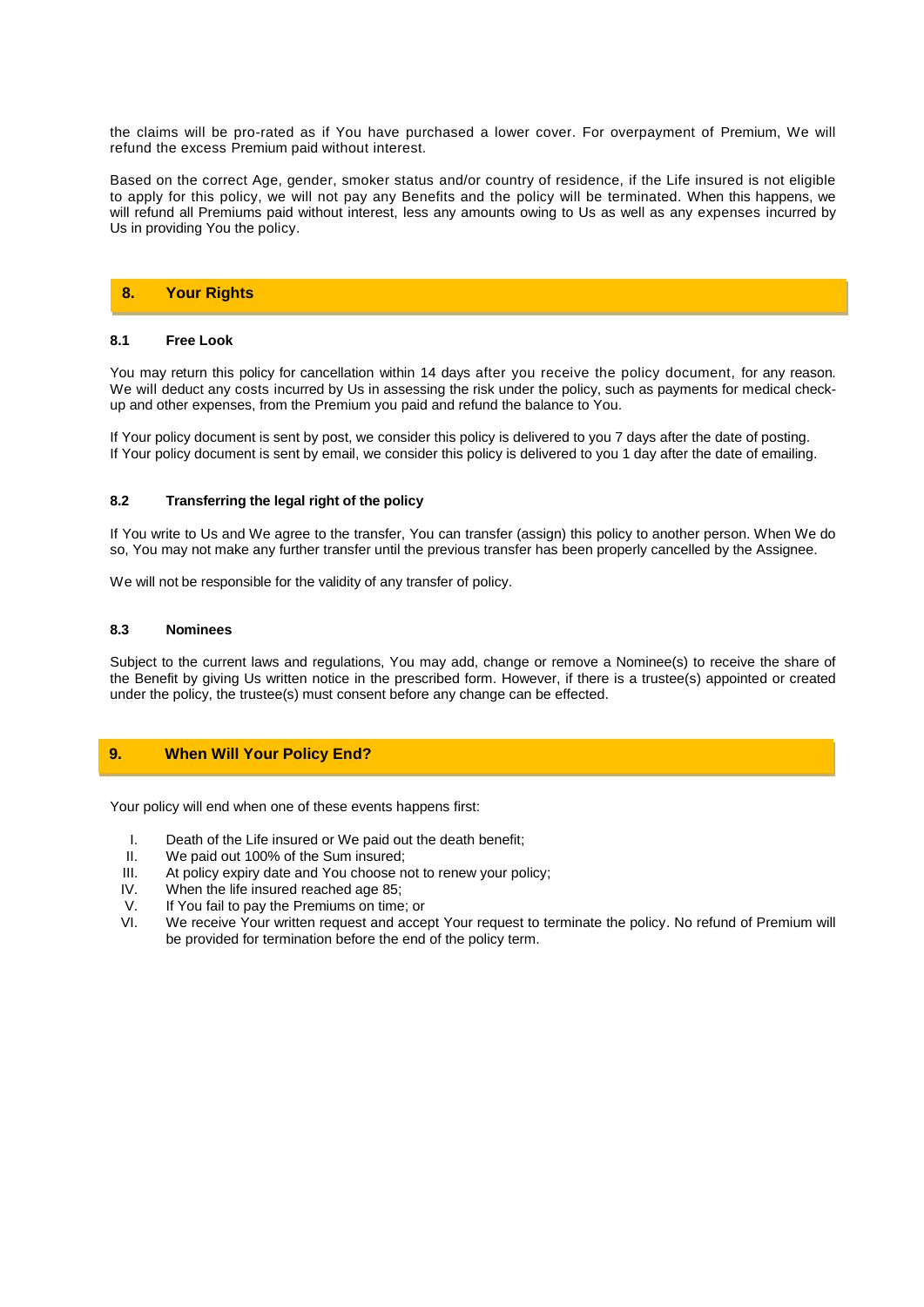#### **10. What Do We Mean With These Words?**

**Age** means the age at next birthday.

**Assignee** means any person to whom you have transferred your rights as the Policy Owner and the assignment is registered with us.

**Benefit(s)** means any payments that we will pay when certain events defined in this policy occur.

**Doctor** means a licensed person who is qualified by degree in western medicine to practice medicine. The license is given by the appropriate medical authority of his country of residence to practice medicine within his scope of licensing and training. This cannot be you, the Life insured, a family member or a relative.

**\*Cancer** means a malignant tumour positively diagnosed with histological confirmation and characterised by the uncontrolled growth of malignant cells with invasion and destruction of normal tissue. It includes carcinoma-in-situ, a focal autonomous new growth of carcinomatous cells which have not yet infiltrated normal tissue beyond the epithelial basement membrane. The diagnosis of carcinoma- in- situ must always be positively diagnosed upon the basis of a microscopic examination of the fixed tissue, supported by a biopsy result. Clinical diagnosis does not meet this standard.

Cancer diagnosed on the basis of finding tumour cells and/or tumour-associated molecules in blood, saliva, faeces, urine or any other bodily fluid in the absence of further definitive and clinically verifiable evidence does not meet the above definition.

For the above definition, the following are excluded:

- All tumours which are histologically classified as any of the following:
	- Pre-malignant;
	- Non-invasive;
	- Having borderline malignancy;
	- Having any degree of malignant potential;
	- Having suspicious malignancy;
	- Neoplasm of uncertain or unknown behaviour; or
	- Cervical Dysplasia CIN -1, CIN-2
- Any non-melanoma skin carcinoma, skin confined primary cutaneous lymphoma and dermatofibrosarcoma protuberans unless there is evidence of metastases to lymph nodes or beyond;
- Malignant melanoma that has not caused invasion beyond the epidermis;
- All tumours in the presence of HIV infection

\*The Life Insurance Association Singapore (LIA) has standard Definitions for 37 severe-stage Critical Illnesses (Version 2019). This Critical Illness does not fall under Version 2019. For Critical Illnesses that do not fall under Version 2019, the definitions are determined by the insurance company. You may refer to www.lia.org.sg for the standard Definitions (Version 2019).

**Endorsement** means any written change to the policy which is issued and properly authorised by us.

**Life insured** means the person whom we provide the cover for. The Life insured does not have any right to the policy, unless he/she is also the Policy owner.

**Nominee(s)** is a person that you have nominated (under the **Insurance Act 1966** or **Insurance (Nomination of Beneficiaries) Regulations 2009**) to receive the policy monies payable under the policy upon the Life insured's death. The nomination must be registered with us.

**Non-participating** means it does not share in any surplus or profits of the Company's fund.

**Policy commencement date** means the date the policy commences, as shown in the Policy Information Page. This is the date we take as the policy anniversary.

**Policy issue date** means the date we issue the policy. This is shown in the Policy Information Page.

**Policy owner** is the person named as the owner in the Policy Information Page or any Endorsement issued by Us. The Policy owner has full rights on the policy, unless the policy has been transferred to another party.